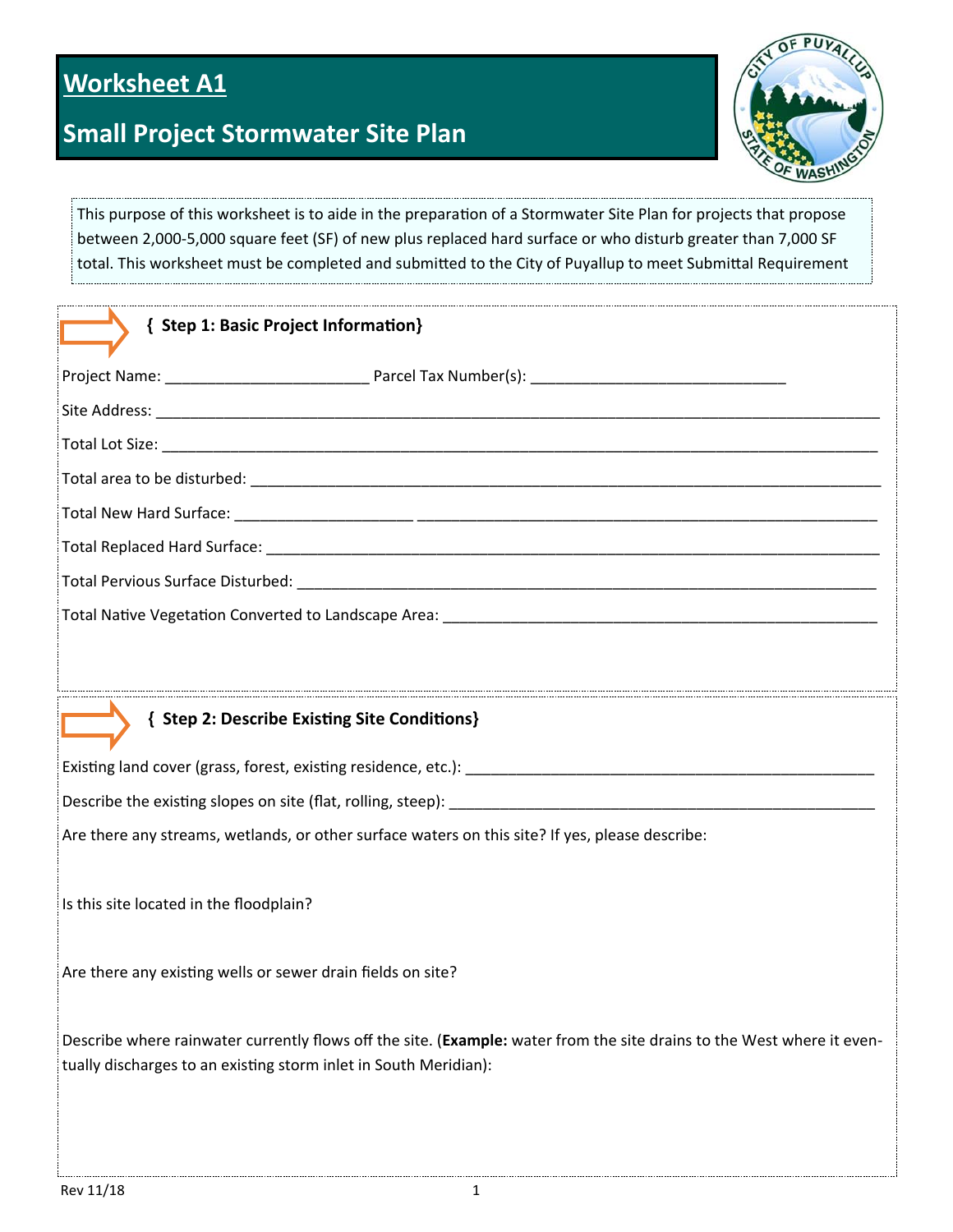#### **{ Step 3: Describe Proposed Site CondiƟons}**

Total Roof Area: \_\_\_\_\_\_\_\_\_\_\_\_\_\_\_\_\_

Total Pollution Generating Hard Surface Area (e.g. driveways, even if permeable pavement): \_\_\_\_\_\_\_\_\_\_\_\_\_\_\_\_\_\_\_

Total Non-Pollution Generating Hard Surface Area (e.g. sidewalks, patios, etc.):

Describe where rainwater will flow off the site in the proposed conditions. (Example: Water from the roof drains to the proposed infiltration trench where the water is infiltrated on-site. Water that falls on the permeable driveway will be infiltrated on-site as well. All other water drains to the West as it does in the existing conditions.):



### **{ Step 4: Select BMPs}**

Select the first feasible BMP for each of the surface types below (Lawn and Landscape Areas, Roofs, and Other Hard Surfaces). A BMP is only considered infeasible if it meets one of the specific infeasibility criterion listed on the worksheet for the BMP. If a BMP is infeasible, check the "infeasible" box and write the specific criteria from the BMP worksheet in the space below. Proceed to Step 5 once a feasible BMP is selected for each surface type.

## Lawn and Landscape Areas

| Post-Construction Soil Quality and Depth (Worksheet B1) | $\square$ Feasible | $\square$ Infeasible | $\Box N/A$ |
|---------------------------------------------------------|--------------------|----------------------|------------|
|                                                         |                    |                      |            |
|                                                         |                    |                      |            |

# Roofs

| <b>Full Dispersion (Worksheet B2)</b>      | $\square$ Feasible | $\Box$ Infeasible | $\Box N/A$ |
|--------------------------------------------|--------------------|-------------------|------------|
| $or$                                       |                    |                   |            |
| Downspout Full Infiltration (Worksheet B3) |                    |                   |            |
|                                            |                    |                   |            |
|                                            |                    |                   |            |
| <b>Rain Gardens (Worksheet B4)</b>         | $\square$ Feasible | $\Box$ Infeasible | $\Box N/A$ |
|                                            |                    |                   |            |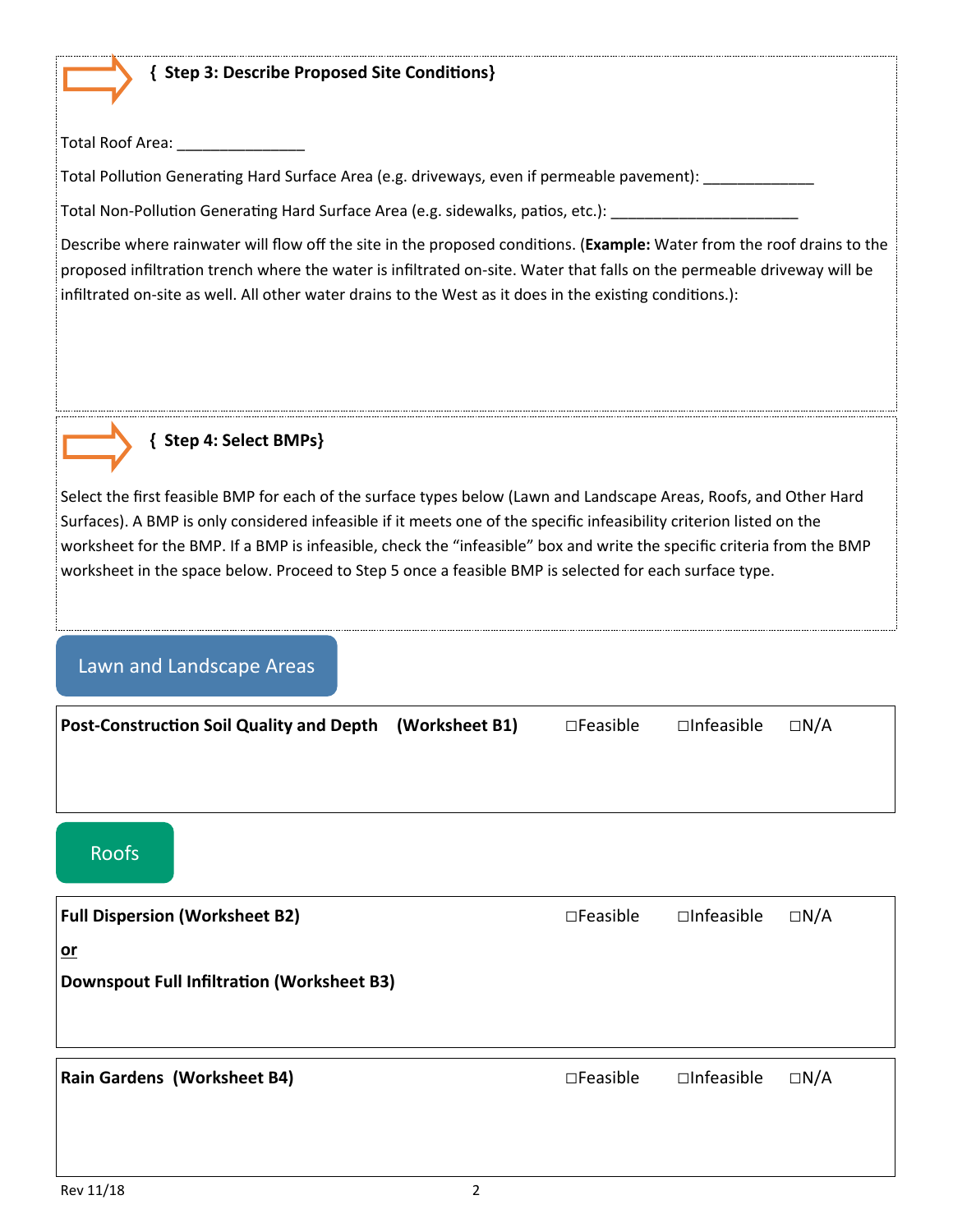| <b>Downspout Dispersion (Worksheet B5)</b>    | $\square$ Feasible | $\Box$ Infeasible | $\Box N/A$ |
|-----------------------------------------------|--------------------|-------------------|------------|
|                                               |                    |                   |            |
|                                               |                    |                   |            |
|                                               |                    |                   |            |
| Perforated Stub-Out Connection (Worksheet B6) | $\square$ Feasible | $\Box$ Infeasible | $\Box N/A$ |
|                                               |                    |                   |            |
|                                               |                    |                   |            |

Other Hard Surfaces

| <b>Full Dispersion (Worksheet B2)</b>                                                                     | $\square$ Feasible | $\Box$ Infeasible | $\Box N/A$ |
|-----------------------------------------------------------------------------------------------------------|--------------------|-------------------|------------|
| <b>Permeable Pavement (Worksheet B7)</b><br>$or$<br><b>Rain Gardens (Worksheet B4)</b>                    | $\square$ Feasible | $\Box$ Infeasible | $\Box N/A$ |
| <b>Sheet Flow Dispersion (Worksheet B8)</b><br>$or$<br><b>Concentrated Flow Dispersion (Worksheet B9)</b> | $\square$ Feasible | $\Box$ Infeasible | $\Box N/A$ |